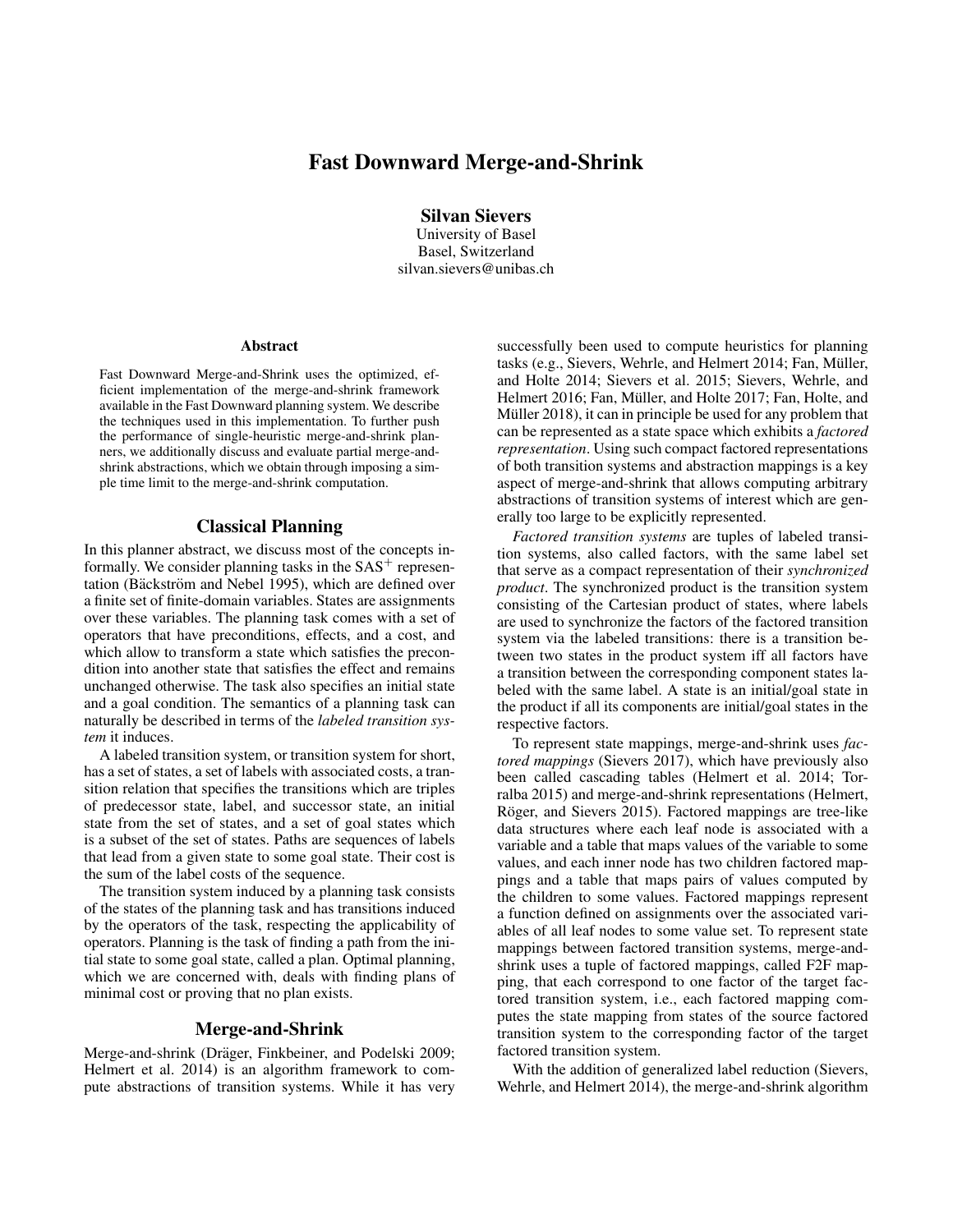can be understood as a framework that repeatedly applies *transformations* of a factored transition system, which essentially need to specify the transformed factored transition system and the F2F mapping that maps from the given factored transition system to the transformed one. In the context of planning, the algorithm first computes the induced factored transition system of the given task that consists of *atomic factors* which each represent a single variable of the task. It further initializes the F2F mapping to the identity mapping of the factored transition system.

In the main loop, the algorithm then repeatedly selects a transformation of the current factored transition system, choosing from the four available types of merge-and-shrink transformations: *merge* transformations replace two factors by their synchronized product, *shrink* transformations apply an abstraction to a single factor, *prune* transformations discard unreachable or irrelevant states, i.e., states from which no goal state can be reached, of a single factor, and *label reductions* map the common label set of the factored transition system to a smaller one. Applying the selected transformation means to replace the previous factored transition system by the transformed one, and to compose the previous F2F mapping with the one of the transformation. The main loop terminates if the maintained factored transition system only contains a single factor. Together with the factored mapping, this factor induces the merge-and-shrink heuristic.

Concrete instantiations of the algorithm framework need to decide on a general strategy that decides on which type of transformation to apply in each iteration of the main loop, and it needs to provide *transformation strategies* that specify how to compute the individual transformations. For example, *shrink strategies* compute a state equivalence relation for a given transition system, reducing the size of the transition system below a given limit, and *merge strategies* decide which two factors to replace by their synchronized product.

Since our efficient implementation of the merge-andshrink relies on label equivalence relations, we briefly discuss this concept in the context of label reductions. Sievers, Wehrle, and Helmert (2014) showed that label reductions are exact, i.e., preserve the perfect heuristic, if they only combine labels of the same cost that are Θ*-combinable* for some factor  $\Theta$  of a given factored transition system F. Labels are Θ-combinable if they are *locally equivalent* in all factors  $\Theta' \neq \Theta$  of F, i.e., if they label exactly the same transitions in all other factors than Θ.

For more details and a formal presentation of the transformation framework and the merge-and-shrink transformations, we refer to the work by Sievers (2017).

#### Implementation

In this section, we briefly mention some of the techniques used in the efficient implementation of the merge-and-shrink framework in Fast Downward (Helmert 2006). More details can be found in the work by Sievers (2017).

To represent transition systems, we do not store transitions as an adjacency list as it is commonly done to represent graphs, but rather store all transitions grouped by labels. This allows an efficient application of all merge-and-shrink transformations, as we will see below. Furthermore, we store *label groups* of locally equivalent labels for each factor, disregarding their cost (the cost of a label group is the minimum cost of any participating label). This allows storing the transitions of locally equivalent labels once rather than separately for each label.

Depending on the chosen transformation strategies, we need to compute  $q$ - and  $h$ -values of individual factors already during the merge-and-shrink computation. (Of course, we need to compute  $h$ -values in the end to compute the heuristic.) These are computed using Dijkstra's algorithm (Dijkstra 1959). This is the only place where we need an explicit adjacency list representation of transition systems.

We now turn our attention to the different merge-andshrink transformations. When applying a shrink transformation, the shrink strategy computes a state equivalence relation for the given factor. We first compute the explicit state mapping from this equivalence relation, assigning a consecutive number to each equivalence class to allow a compact representation. Then we use this state mapping for an inplace modification of the factor by going over all transitions and updating their source and target states (compared to an adjacency list, this avoids the need to move transitions of different states), and for an in-place modification of the corresponding factored mapping by applying the state mapping to its table. From the equivalence relation on states, we get the set of new goal states.

When applying a merge transformation to the factored transition system, merging two transition systems  $\Theta_1$  and  $\Theta_2$ , we do not compute the full product of states and their transitions because this would require to compute the local equivalence relation on labels from scratch after computing the product. Instead, we use a more efficient, bucketbased approach to directly compute the refinement of the local equivalence relations on labels of  $\Theta_1$  and  $\Theta_2$ , collecting their transitions accordingly. Computing the factored mapping that maps states to the product factor is straightforward and merely a composition of the two component factored mappings.

When applying a prune transformation, we first determine the set of to-be-pruned states using  $g$ - and/or  $h$ -values. We prune them by entirely removing them and their transitions from the factor. The table of the corresponding factored mapping is updated to map removed states to a special symbol which is evaluated to  $\infty$  by the heuristic.

For an efficient computation of exact label reductions based on Θ-combinability, we need to be able to efficiently refine the local equivalence relations of all (but one) factors of a factored transition system. This is possible using linked lists, which we therefore use to store label equivalence classes, i.e., label groups, for each factor. Applying the label reduction, i.e., the label mapping, is simple for all factors  $\Theta' \neq \Theta$  for which we know that the reduced labels are locally equivalent: all we need to do is to relabel the set of transitions of the reduced labels, remove the labels from their group and add the new label to it. For the factor Θ, we need to collect all transitions of all reduced labels and combine them to form the transitions of the new label. We update the local equivalence on labels by removing reduced labels from their (different) groups and the groups themselves if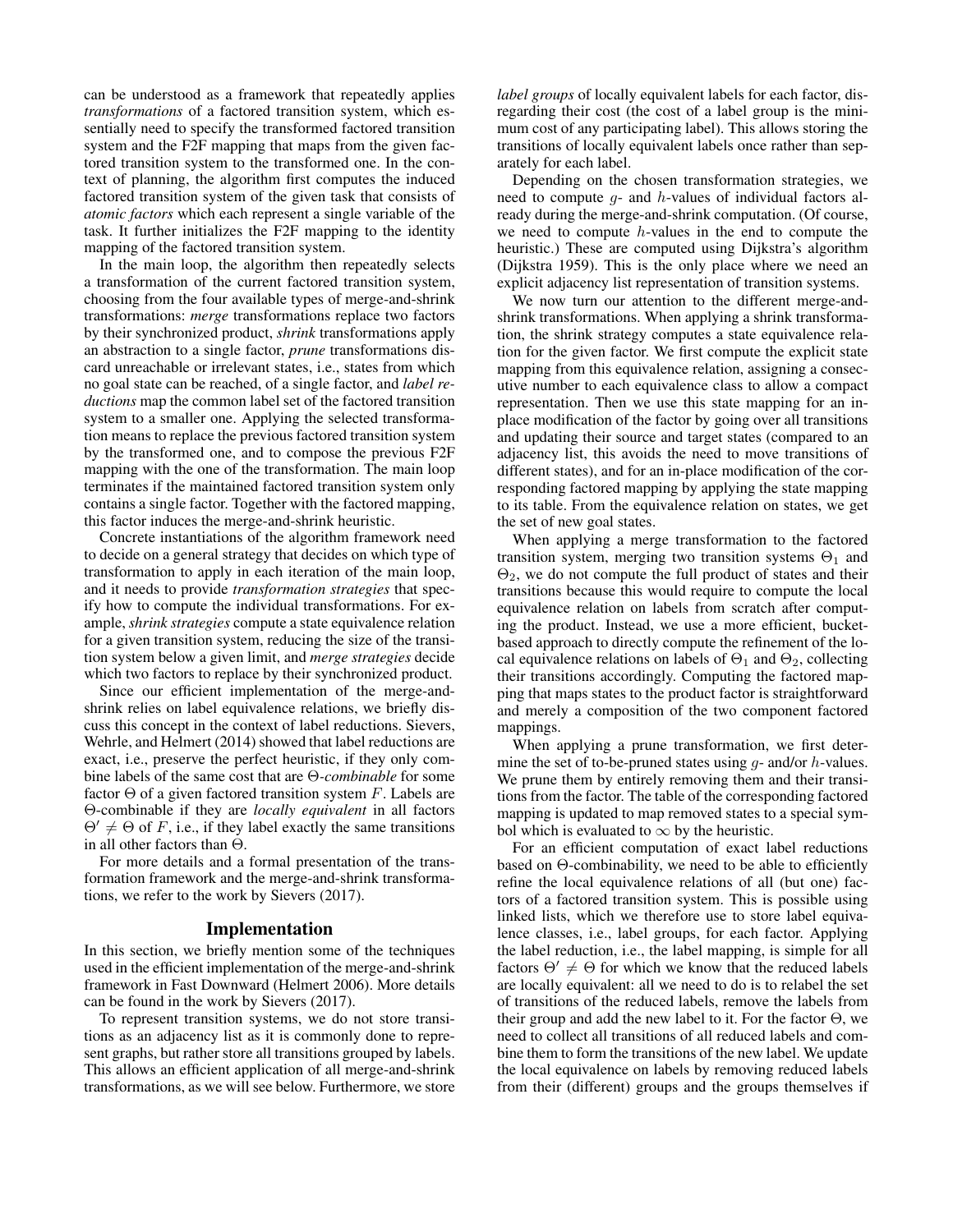they become empty, and by adding a new singleton group for the new label.

## Partial Merge-and-Shrink Abstractions

To the best of our knowledge, the literature on mergeand-shrink so far always considered computing merge-andshrink abstractions over all variables of a given planning task. That is, the main loop of the algorithm is stopped only if the factored transition system contains a single factor. However, there is no conceptual or technical reason to not stop the algorithm early, ending up with several factors and factored mappings that represent so-called *partial abstractions* because they do not cover all variables of the given planning task. The set of partial abstractions in turn induces a set of *factor heuristics* in the same way as usually the single factor and factored mapping does.

Additionally, we observed that state-of-the-art mergeand-shrink planners fail to finish computing the abstraction in the given time and memory limits in a non-negligible number of cases (152–272 out of 1667 tasks for state-of-theart-configurations<sup>1</sup>). As a simple stop-gap measure for this phenomenon, we suggest adding a time limit to the mergeand-shrink algorithm, allowing to terminate the computation even before having computed all atomic factors. As a consequence, we obtain a set of partial merge-and-shrink heuristics as described above whenever the time limit stops the merge-and-shrink computation early.

Whenever this happens, we face the decision of computing a heuristic from the set of factor heuristics induced by the remaining factors and factored mappings. A straightforward way is to compute the *max-factor heuristic*  $(h<sup>mf</sup>)$ that maximizes over all factor heuristics. The second, presumably less expensive alternative is to choose a *single* factor heuristic  $(h^{sg})$  and use it as the merge-and-shrink heuristic. We use the following simple rule of thumb in the latter case: we prefer the factor heuristic with the largest estimate for the initial state (rationale: better informed heuristic), breaking ties in favor of larger factors (rationale: more finegrained abstraction), and choose a random heuristic among all remaining candidates of equal preference.

A recent paper that was published after the IPC describes and evaluates this technique in more detail (Sievers 2018).

#### Competition Planner

In the following, we describe the two variants of the planner submitted to the IPC 2018. To decide how to compute partial merge-and-shrink abstractions, we also evaluate different choices experimentally. To do so, we ran our planner on the (optimal) benchmarks of all IPCs up to 2014, a set comprised of 1667 planning tasks distributed across 57 domains,<sup>2</sup> using  $A^*$  search in conjunction with different merge-and-shrink heuristics. We limit time to 30 minutes and memory to 3.5 GiB per task, using Downward-Lab

|             |        |        | $h^{\rm sg}$ |        |        |        |        |                   |
|-------------|--------|--------|--------------|--------|--------|--------|--------|-------------------|
|             | base   | 450s   | 900s         | 1350s  | 450s   | 900s   | 1350s  |                   |
| Coverage    | 802    | 835    | 836          | 836    | 836    | 836    | 835    |                   |
| $#$ constr  | 1395   | 1637   | 1629         | 1615   | 1636   | 1629   | 1614   |                   |
| Constr time | 241.90 | 135.99 | 197.57       | 230.70 | 135.73 | 196.58 | 229.45 |                   |
| Constr oom  | 21     | 21     | 21           | 21     | 21     | 21     | 21     | FDMS <sub>2</sub> |
| Constr oot  | 251    | 9      | 17           | 31     | 10     | 17     | 32     |                   |
| E 75th perc | 1342k  | 1368k  | 1342k        | 1342k  | 1368k  | 1342k  | 1342k  |                   |
| Coverage    | 814    | 844    | 844          | 842    | 844    | 844    | 841    |                   |
| # constr    | 1505   | 1622   | 1620         | 1611   | 1622   | 1621   | 1611   |                   |
| Constr time | 97.93  | 61.62  | 80.59        | 91.17  | 61.29  | 79.82  | 89.84  |                   |
| Constr oom  | 21     | 21     | 21           | 21     | 21     | 21     | 21     | FDMS1             |
| Constr oot  | 141    | 24     | 26           | 35     | 24     | 25     | 35     |                   |
| E 75th perc | 1860k  | 1860k  | 1860k        | 1860k  | 1860k  | 1860k  | 1860k  |                   |

Table 1: Comparison of the baseline against two versions of partial merge-and-shrink, using different time limits.

(Seipp et al. 2017) for conducting the experiments on a cluster of machines with Intel Xeon Silver 4114 CPUs running at 2.2 GHz.

Both variants of our planner, FDMS1 and FDMS2, use the state-of-the-art shrink strategy based on bisimulation (Nissim, Hoffmann, and Helmert 2011) with a size limit of 50000, always allowing (perfect) shrinking. We use full pruning, i.e., we always prune both unreachable and irrelevant states, and we perform exact label reductions based on Θ-combinability with a fixed point algorithm using a random order on factors. FDMS1 uses the state-of-the-art merge strategy based on *strongly connected components* of the causal graph (Sievers, Wehrle, and Helmert 2016), which uses DFP (Sievers, Wehrle, and Helmert 2014) for internal merging (SCCdfp). FDMS2 uses the merge strategy *score-based MIASM* (sbMIASM, previously also called DYN-MIASM), which is a simple variant of the entirely precomputed merge strategy *maximum intermediate abstraction size minimizing* (Fan, Müller, and Holte 2014).

Table 1 shows the number of solved tasks (coverage), the number of tasks for which the heuristic construction completed (# constr), the runtime of the heuristic construction (constr time), the number of failures of the heuristic construction due to running out of time (constr oot) or memory (constr oom), and the number of expansions until the last flayer. The table compares the baseline (base) with the two variants of computing a single merge-and-shrink heuristic  $(h<sup>sg</sup>$  and  $h<sup>mf</sup>$ ) using time limits of 450s, 900s, and 1350s.

As expected, adding a time limit is a very effective measure for greatly increasing the number of successful heuristic constructions, which also directly transfers to a significant increase in coverage of all configurations, with 900s being a sweet spot for both planners. Stopping the computation early does *not* affect the heuristic quality as one might have expected. The likely reason is that with limiting the time, we catch precisely those tasks for which the construction otherwise does not terminate or terminate too late for a successful search. Tasks which we can already solve without imposing a time limit (base) usually require a rather short construction

<sup>&</sup>lt;sup>1</sup>See rows "# constr" of column "base" of Table 1.

<sup>&</sup>lt;sup>2</sup>From the collection at https://bitbucket.org/ aibasel/downward-benchmarks, we use the "optimal strips" benchmark suite.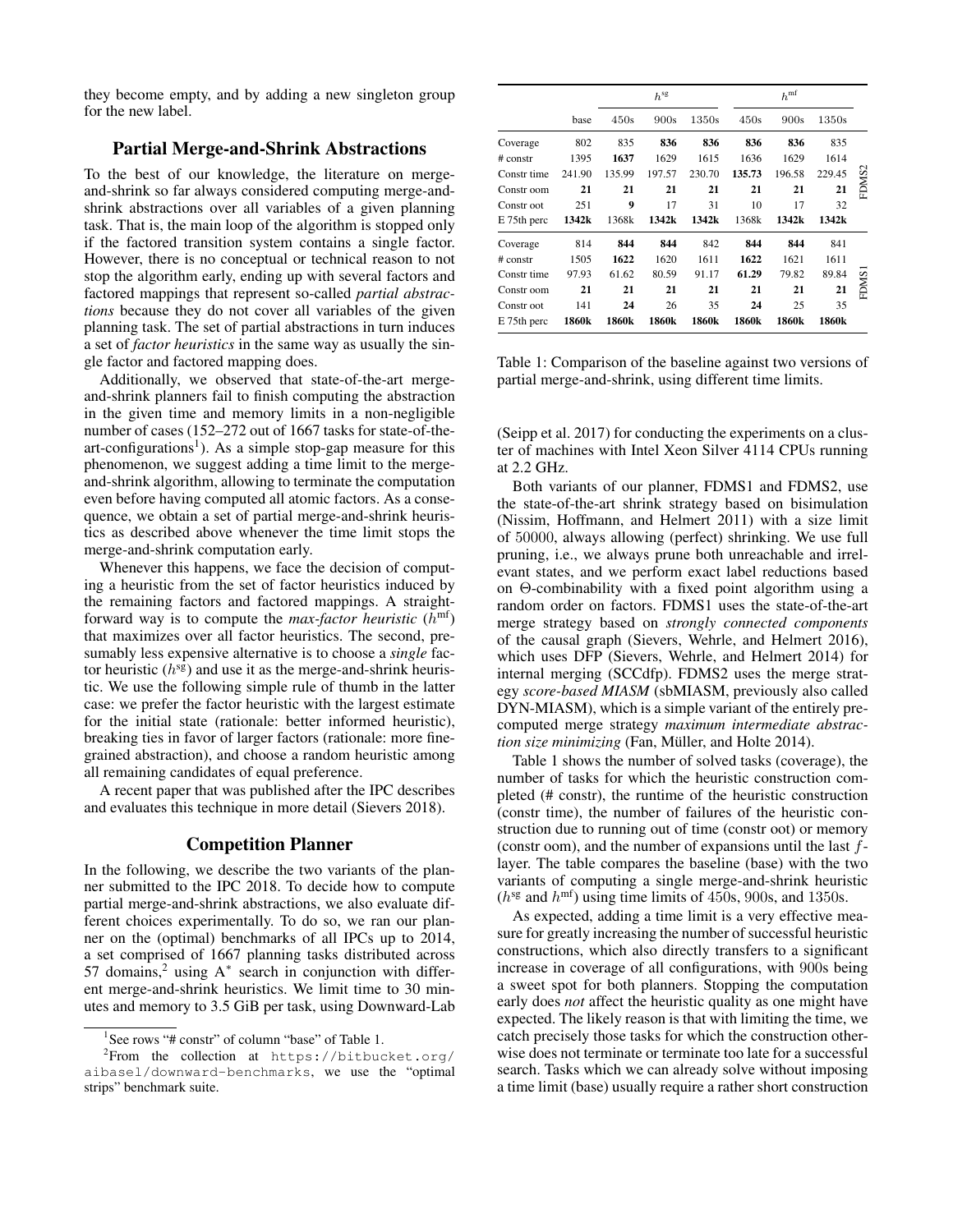|                          | Compl. |               |      | <b>FDMS</b> |      | Scor |
|--------------------------|--------|---------------|------|-------------|------|------|
|                          |        | $\mathcal{L}$ |      | 2           |      |      |
| Sum previous IPCs (1667) | 1026   | 1056          | 939  | 936         | 1065 | 1150 |
| Sum IPC 2018 (200)       | 125    | 125           | 101  | 104         | 123  | 108  |
| Sum (1867)               | 1151   | 1181          | 1040 | 1040        | 1188 | 1258 |

Table 2: Overall coverage of the top IPC 2018 planners on all IPC domains, split in the set prior to IPC 2018 and the set used in IPC 2018. Compl: Complementary, PP: Planning-PDBs, Scor: Scorpion.

time, and therefore limiting the time to 900s or more does not stop the heuristic computation early and hence does not reduce heuristic quality in these cases.

We also observe that there is no significant difference between  $h^{\text{mf}}$  and  $h^{\text{sg}}$ . While  $h^{\text{mf}}$  theoretically dominates any single factor heuristic by definition, evaluating the former can be slightly more expensive. Furthermore, in scenarios where at the end, there is one (large) factor that covers many variables and many smaller factors that cover few variables (e.g., atomic factors), the large one likely dominates the others, and thus  $h^{\text{sg}}$  is equally informed as  $h^{\text{mf}}$ .

For the competition, we decided to use a time limit of 900s and to compute  $h^{\text{mf}}$  in both planner variants FDMS1 and FDMS2. In addition to pure  $A^*$  search with the described merge-and-shrink heuristics, they use pruning based on partial order reduction by using strong stubborn sets (Alkhazraji et al. 2012; Wehrle and Helmert 2014). We extended the implementation in Fast Downward with support for conditional effects and with a mechanism that disables pruning if, after the first 1000 expansions, only  $1\%$  or fewer states have been pruned. Both planners further use pruning based on structural symmetries (Shleyfman et al. 2015) by using the DKS algorithm (Domshlak, Katz, and Shleyfman 2012). Finally, after translating PDDL with the translator of Fast Downward (Helmert 2009), we also post-process the resulting  $SAS^+$ representation using the implementation of  $h^2$  mutexes by Alcázar and Torralba (2015).

# Post-IPC Discussion

Our merge-and-shrink planners finished seventh and eighth out of 16 entries. The winning planner, Delfi 1, and the sixth placed Delfi 2, both are portfolios that contain both mergeand-shrink planners of this submission. Furthermore, the post-IPC analysis of Delfi shows that FDMS2 is necessary to be included to achieve oracle performance over all component planners (Katz et al. 2018). Leaving these portfolios aside, the other entries above FDMS are three PDB-based planners (Complementary1 by Franco et al., 2018, Complementary2 by Franco, Lelis, and Barley, 2018, and Planning-PDBs by Martinez et al., 2018) and a planner based on Cartesian abstractions and PDBs (Scorpion by Seipp, 2018). For the following analysis, we ran these planners under IPC conditions.

Table 2 shows coverage of all mentioned planners, aggregating domains of all previous IPCs and domains of IPC

|                    | Compl.         |               |   | <b>FDMS</b>                 |    | Scor |
|--------------------|----------------|---------------|---|-----------------------------|----|------|
|                    | 1              | $\mathcal{L}$ | 1 | $\mathcal{D}_{\mathcal{L}}$ |    |      |
| Previous IPCs (57) |                | 22 27 17 17   |   |                             | 28 |      |
| IPC 2018 (10)      | $\mathfrak{D}$ | 4             | 2 | 3                           |    |      |

Table 3: Overall coverage of the top IPC 2018 planners on all IPC domains, split in the set prior to IPC 2018 and the set used in IPC 2018. Compl: Complementary, PP: Planning-PDBs, Scor: Scorpion.

2018. Tables 4 and 5 show the full domain-wise results. It is clear that Scorpion was the state of the art planner prior to the competition, leaving both the three PDB-based and the two merge-and-shrink-based planners behind by a large margin. The more notable are the results of the IPC 2018, where the PDB-based planners are clearly ahead of Scorpion, which is very closely followed by our two merge-andshrink planners. The main reason is that Scorpion struggles on AGRICOLA and PETRI-NET-ALIGNMENT, where the former seems well-suited for merge-and-shrink planners, and the latter for planners using symbolic heuristics or search (the baseline planner using symbolic search finishes above Scorpion).

Furthermore, while absolute coverage is certainly a useful performance indicator, it is problematic for the domains of older IPCs because they contain a largely varying number of tasks. In more recent editions of IPCs, domains have the same number of tasks and hence only comparing total coverage makes more sense in these cases. For completeness and as an alternative performance indicator, we therefore also count the number of domains where each planner achieves the highest coverage. Table 3 shows that Scorpion is the winner in that category for both the previous and the new domains, however the distance to the competitors is less pointed out for the IPC 2018 domains.

#### References

Alcázar, V., and Torralba, Á. 2015. A reminder about the importance of computing and exploiting invariants in planning. In Brafman, R.; Domshlak, C.; Haslum, P.; and Zilberstein, S., eds., *Proceedings of the Twenty-Fifth International Conference on Automated Planning and Scheduling (ICAPS 2015)*, 2–6. AAAI Press.

Alkhazraji, Y.; Wehrle, M.; Mattmüller, R.; and Helmert, M. 2012. A stubborn set algorithm for optimal planning. In De Raedt, L.; Bessiere, C.; Dubois, D.; Doherty, P.; Frasconi, P.; Heintz, F.; and Lucas, P., eds., *Proceedings of the 20th European Conference on Artificial Intelligence (ECAI 2012)*, 891–892. IOS Press.

Bäckström, C., and Nebel, B. 1995. Complexity results for SAS<sup>+</sup> planning. *Computational Intelligence* 11(4):625– 655.

Dijkstra, E. W. 1959. A note on two problems in connexion with graphs. *Numerische Mathematik* 1:269–271.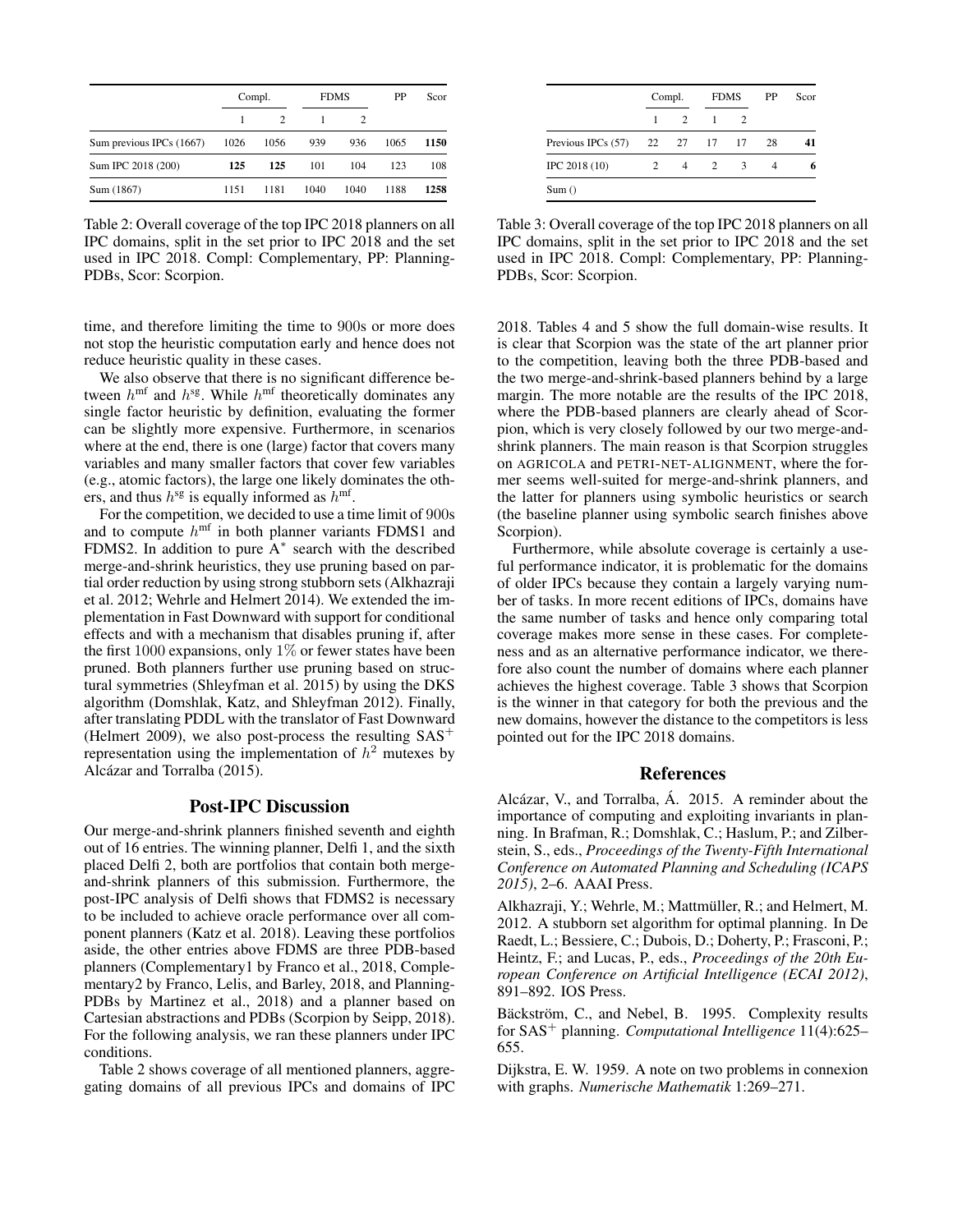|                                                            | Compl.   |                |                          | <b>FDMS</b> | PP             | Scor    |
|------------------------------------------------------------|----------|----------------|--------------------------|-------------|----------------|---------|
|                                                            | 1        | $\overline{c}$ | 1                        | 2           |                |         |
| airport (50)                                               | 27       | 28             | 27                       | 27          | 27             | 37      |
| barman-opt11-strips (20)                                   | 8        | 8              | 8                        | 8           | 8              | 8       |
| barman-opt14-strips (14)                                   | 3        | 3              | 3                        | 3           | 3              | 3       |
| blocks $(35)$                                              | 30       | 30             | 28                       | 28          | 30             | 30      |
| childsnack-opt14-strips (20)                               | 0        | 0              | 6                        | 6           | 4              | 0       |
| depot(22)                                                  | 7        | 8              | 9                        | 12          | 8              | 14      |
| driverlog (20)                                             | 14       | 15             | 13                       | 13          | 15             | 15      |
| elevators-opt08-strips (30)                                | 23       | 25             | 19                       | 17          | 25             | 25      |
| elevators-opt11-strips (20)                                | 18       | 19             | 16                       | 15          | 19             | 19      |
| floortile-opt11-strips (20)                                | 14       | 14             | 9                        | 10          | 14             | 8       |
| floortile-opt14-strips (20)                                | 17       | 20             | 9                        | 11          | 20             | 8       |
| freecell (80)                                              | 35       | 33             | 21                       | 22          | 38             | 70      |
| ged-opt14-strips (20)                                      | 20       | 20             | 19                       | 19          | 20             | 20      |
| grid(5)                                                    | 3        | 3              | $\overline{c}$           | 3           | 3              | 3       |
| gripper (20)                                               | 20       | 20             | 20                       | 20          | 20             | 8       |
| hiking-opt14-strips (20)                                   | 17       | 20             | 19                       | 19          | 20             | 16      |
| logistics $00(28)$                                         | 21       | 22             | 20                       | 20          | 22             | 25      |
| logistics98 (35)                                           | 6        | 6              | 5                        | 5           | 6              | 11      |
| miconic (150)                                              | 108      | 105            | 84                       | 76          | 106            | 143     |
| movie $(30)$                                               | 30       | 30             | 30                       | 30          | 30             | 30      |
| mprime (35)                                                | 24       | 25             | 23                       | 23          | 24             | 31      |
| mystery $(30)$                                             | 15       | 15             | 17                       | 16          | 16             | 19      |
| nomystery-opt11-strips (20)                                | 20       | 20             | 20                       | 20          | 20             | 20      |
| openstacks-opt08-strips (30)                               | 30       | 30             | 24                       | 23          | 30             | 23      |
| openstacks-opt11-strips (20)                               | 20       | 20             | 18                       | 18          | 20             | 18      |
| openstacks-opt14-strips (20)                               | 14       | 14             | 5                        | 3           | 14             | 3       |
| openstacks-strips (30)                                     | 10<br>25 | 11<br>24       | $\overline{7}$<br>27     | 7<br>26     | 11<br>21       | 9<br>30 |
| parcprinter-08-strips (30)                                 | 17       | 16             | 20                       | 19          | 19             | 20      |
| parcprinter-opt11-strips (20)<br>parking-opt11-strips (20) | 1        | 1              | 2                        | 1           | $\overline{4}$ | 8       |
| parking-opt14-strips (20)                                  | 3        | 4              | 5                        | 4           | 4              | 8       |
| pathways-noneg (30)                                        | 5        | 5              | 5                        | 5           | 5              | 5       |
| pegsol-08-strips (30)                                      | 29       | 29             | 30                       | 29          | 29             | 30      |
| pegsol-opt11-strips (20)                                   | 19       | 19             | 20                       | 19          | 19             | 20      |
| pipesworld-notankage (50)                                  | 16       | 24             | 21                       | 20          | 20             | 26      |
| pipesworld-tankage (50)                                    | 16       | 18             | 18                       | 18          | 17             | 18      |
| $psr$ -small $(50)$                                        | 50       | 50             | 50                       | 50          | 50             | 50      |
| rovers $(40)$                                              | 14       | 13             | 9                        | 10          | 13             | 11      |
| satellite (36)                                             | 11       | 10             | 9                        | 11          | 11             | 9       |
| scanalyzer-08-strips (30)                                  | 12       | 12             | 17                       | 18          | 14             | 18      |
| scanalyzer-opt11-strips (20)                               | 9        | 9              | 13                       | 14          | 11             | 15      |
| sokoban-opt08-strips (30)                                  | 30       | 28             | 30                       | 30          | 30             | 30      |
| sokoban-opt11-strips (20)                                  | 20       | 20             | 20                       | 20          | 20             | 20      |
| storage $(30)$                                             | 16       | 15             | 18                       | 18          | 15             | 16      |
| tetris-opt14-strips (17)                                   | 11       | 13             | 13                       | 12          | 14             | 13      |
| tidybot-opt11-strips (20)                                  | 18       | 17             | 11                       | 13          | 17             | 18      |
| tidybot-opt14-strips (20)                                  | 14       | 13             | 3                        | 5           | 13             | 15      |
| tpp(30)                                                    | 12       | 15             | 9                        | 8           | 8              | 8       |
| transport-opt08-strips (30)                                | 14       | 14             | 11                       | 12          | 14             | 14      |
| $transport-opt11-strips(20)$                               | 10       | 10             | 6                        | 8           | 11             | 13      |
| transport-opt14-strips (20)                                | 9        | 9              | 7                        | 7           | 9              | 10      |
| trucks-strips (30)                                         | 14       | 11             | 9                        | 10          | 12             | 16      |
| visitall-opt11-strips (20)                                 | 12       | 18             | 9                        | 9           | 18             | 17      |
| visitall-opt14-strips (20)                                 | 6        | 15             | $\overline{\mathcal{L}}$ | 4           | 15             | 13      |
| woodworking-opt08-strips (30)                              | 26       | 28             | 30                       | 30          | 27             | 30      |
| woodworking-opt11-strips (20)                              | 20       | 19             | 20                       | 20          | 19             | 20      |
| zenotravel (20)                                            | 13       | 13             | 12                       | 12          | 13             | 13      |
| Sum previous IPCs (1667)                                   | 1026     | 1056           | 939                      | 936         | 1065           | 1150    |

Table 4: Domain-wise coverage on previous IPC domains.

|                                       | Compl. |                |                | <b>FDMS</b>    |     | Scor     |
|---------------------------------------|--------|----------------|----------------|----------------|-----|----------|
|                                       | 1      | $\overline{2}$ | 1              | 2              |     |          |
| agricola-opt18 (20)                   | 10     | 6              | 9              | 14             | 6   | 2        |
| caldera-opt18-combined (20)           | 11     | 12             | 12             | 12             | 12  | 12       |
| data-network-opt18 (20)               | 13     | 13             | 10             | 9              | 13  | 14       |
| nurikabe-opt18 (20)                   | 12     | 12             | 12             | 12             | 12  | 13       |
| organic-synthesis-opt18-combined (20) | 13     | 13             | 13             | 13             | 13  | 13       |
| petri-net-alignment-opt18 (20)        | 18     | 18             | $\overline{c}$ | $\overline{c}$ | 19  | $\theta$ |
| settlers-opt18 $(20)$                 | 9      | 9              | 9              | 8              | 9   | 10       |
| snake-opt $18(20)$                    | 11     | 14             | 11             | 11             | 12  | 13       |
| spider-opt $18(20)$                   | 12     | 12             | 11             | 11             | 11  | 17       |
| termes-opt18 $(20)$                   | 16     | 16             | 12             | 12             | 16  | 14       |
| Sum IPC 2018 (200)                    | 125    | 125            | 101            | 104            | 123 | 108      |

Table 5: Domain-wise coverage on the IPC 2018 domains.

Domshlak, C.; Katz, M.; and Shleyfman, A. 2012. Enhanced symmetry breaking in cost-optimal planning as forward search. In McCluskey, L.; Williams, B.; Silva, J. R.; and Bonet, B., eds., *Proceedings of the Twenty-Second International Conference on Automated Planning and Scheduling (ICAPS 2012)*, 343–347. AAAI Press.

Dräger, K.; Finkbeiner, B.; and Podelski, A. 2009. Directed model checking with distance-preserving abstractions. *International Journal on Software Tools for Technology Transfer* 11(1):27–37.

Fan, G.; Holte, R.; and Müller, M. 2018. Ms-lite: A lightweight, complementary merge-and-shrink method. In de Weerdt, M.; Koenig, S.; Röger, G.; and Spaan, M., eds., *Proceedings of the Twenty-Eighth International Conference on Automated Planning and Scheduling (ICAPS 2018)*. AAAI Press.

Fan, G.; Müller, M.; and Holte, R. 2014. Non-linear merging strategies for merge-and-shrink based on variable interactions. In Edelkamp, S., and Barták, R., eds., *Proceedings of the Seventh Annual Symposium on Combinatorial Search (SoCS 2014)*, 53–61. AAAI Press.

Fan, G.; Müller, M.; and Holte, R. 2017. Additive mergeand-shrink heuristics for diverse action costs. In Sierra, C., ed., *Proceedings of the 26th International Joint Conference on Artificial Intelligence (IJCAI 2017)*, 4287–4293. AAAI Press.

Franco, S.; Lelis, L. H. S.; Barley, M.; Edelkamp, S.; Martines, M.; and Moraru, I. 2018. The Complementary1 planner in the IPC 2018. In *Ninth International Planning Competition (IPC-9): planner abstracts*, 27–29.

Franco, S.; Lelis, L. H. S.; and Barley, M. 2018. The Complementary2 planner in the IPC 2018. In *Ninth International Planning Competition (IPC-9): planner abstracts*, 30–34.

Helmert, M.; Haslum, P.; Hoffmann, J.; and Nissim, R. 2014. Merge-and-shrink abstraction: A method for generating lower bounds in factored state spaces. *Journal of the ACM* 61(3):16:1–63.

Helmert, M.; Röger, G.; and Sievers, S. 2015. On the expressive power of non-linear merge-and-shrink representations. In Brafman, R.; Domshlak, C.; Haslum, P.; and Zilber